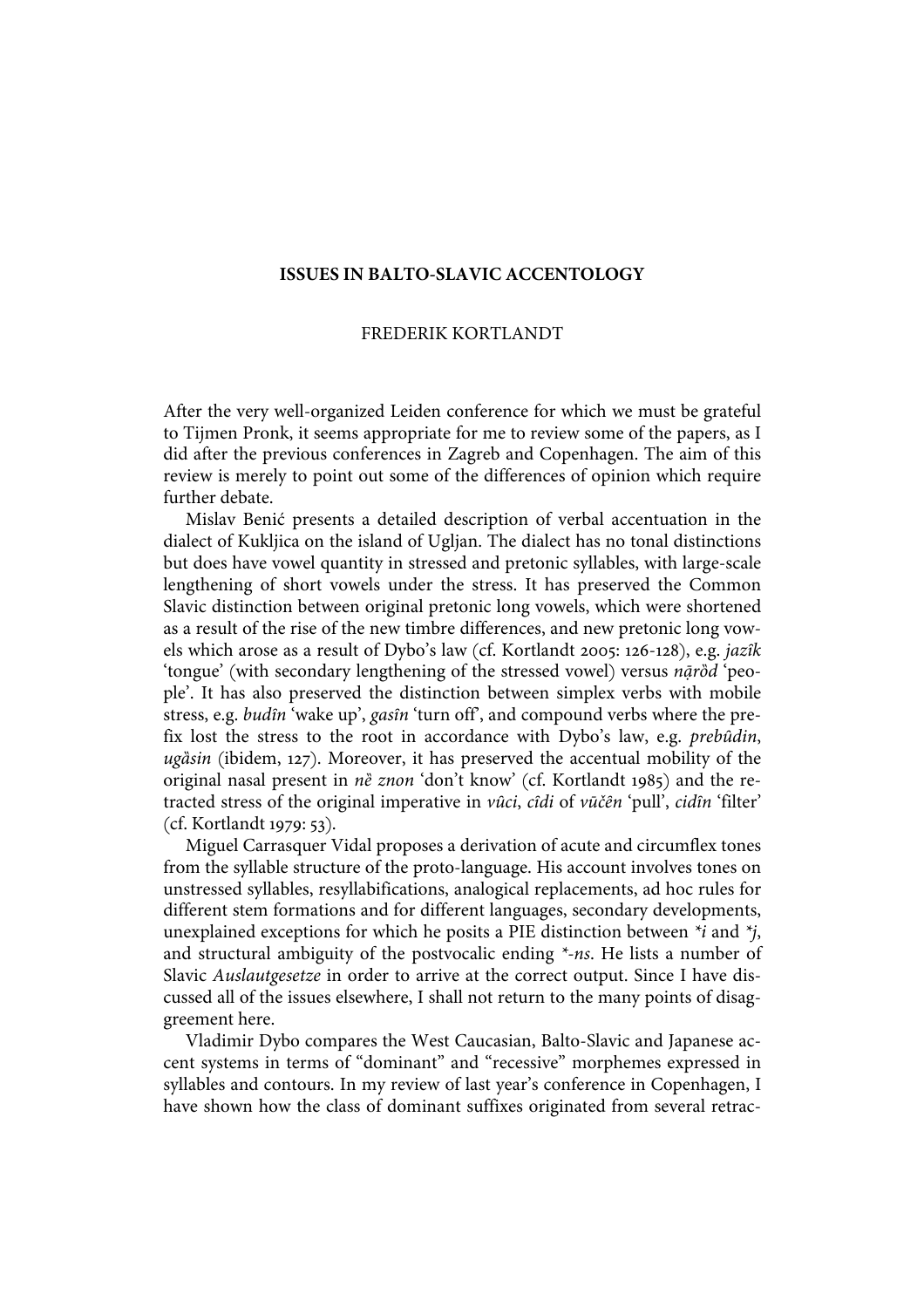tions of the stress in Balto-Slavic. Unlike Japanese, where the extant accent systems go back to reductions of a system with a distinction between high and low tone in every syllable (cf. Kortlandt 1993), the systems attested in Balto-Slavic developed from a prosodic system which strongly resembles what we find in Vedic Sanskrit. In another contribution, Dybo subscribes to my analysis of the Old Prussian accentual system (1974), concentrating on the verb, the stem formation of which I have discussed elsewhere (1987).

Ronald Feldstein is primarily concerned with the more recent development of nominal accent patterns in West Slavic. He claims that the long vowels of Czech *kráva* 'cow' and *brázda* 'furrow' have retained length in stressed and pretonic position, respectively, while the short vowel of *strana* 'side' was taken from the acc.sg. form *stranu*. In fact, the long vowel of *kráva* resulted from recent lengthening of a short rising vowel (cf. Kortlandt 2005: 125, 2006a: 32), the long vowel of *brázda* became pretonic as a result of Dybo's law, and the original pretonic long vowel of *strana* was regularly shortened when the new timbre distinctions arose (cf. Kortlandt 2005: 126, 2006a: 36f.). The short vowel of *\*kràva* was never lengthened in the oblique forms *krav*, *kravám*, *kravách*, *kravami*, Slovak *krava*, SCr. *krȁva*, Polish *krowa* < *\*kròwa*, but Upper Sorbian *kruwa* < *krówa* with the same lengthening as in Czech *kráva*, *vůle*, *kůže*, which was clearly more recent than the rise of the new timbre distinctions. As a result, we find length in accent paradigm (b), absence of length in (c), and alternation between long and short vowels in (a). The original distribution was blurred by secondary lengthening before word-final voiced fricatives and resonants and by paradigmatic generalizations.

Georg Holzer defines "Urslavisch" as the last stage of prehistoric Slavic before the earliest dialectal differentiation. This corresponds to the end of my Early Middle Slavic and the beginning of my Late Middle Slavic period (e.g., 2005: 120, 2006a: 27). Holzer reconstructs the following prosodic characteristics for this stage:

(1) He posits the existence of "betonungslos" word forms, e.g. Ru. *storonu* 'side' in *ná storonu* and SCr. *pripovijest* 'story' in *nȁ pripovijest*. Unfortunately, he remains silent about the accentuation of these nouns when there is no preposition to take the accent (cf. Kortlandt 1978: 72-76 and 2006b: 360f. for discussion). He compares them with "betonungslos" word forms in Vedic Sanskrit, which are actually characterized by distinctive low tones (cf. Kortlandt 1986: 156). In order to simplify the discussion, I shall therefore assume that "betonungslos" stands for "having low tones only".

(2) Holzer dates Meillet's law "im Nachurslavischen" because of the pretonic lengthening in Ukr. *ratáj* 'ploughman'. However, this accentuation is clearly secondary, cf. Ru. *rátaj*, Bulg. *rátaj*, Slovene *rátaj*, SCr. *rȁtār*, all pointing to fixed stress on the initial syllable. Similarly, the accent of Ru. *ramjáno* 'very'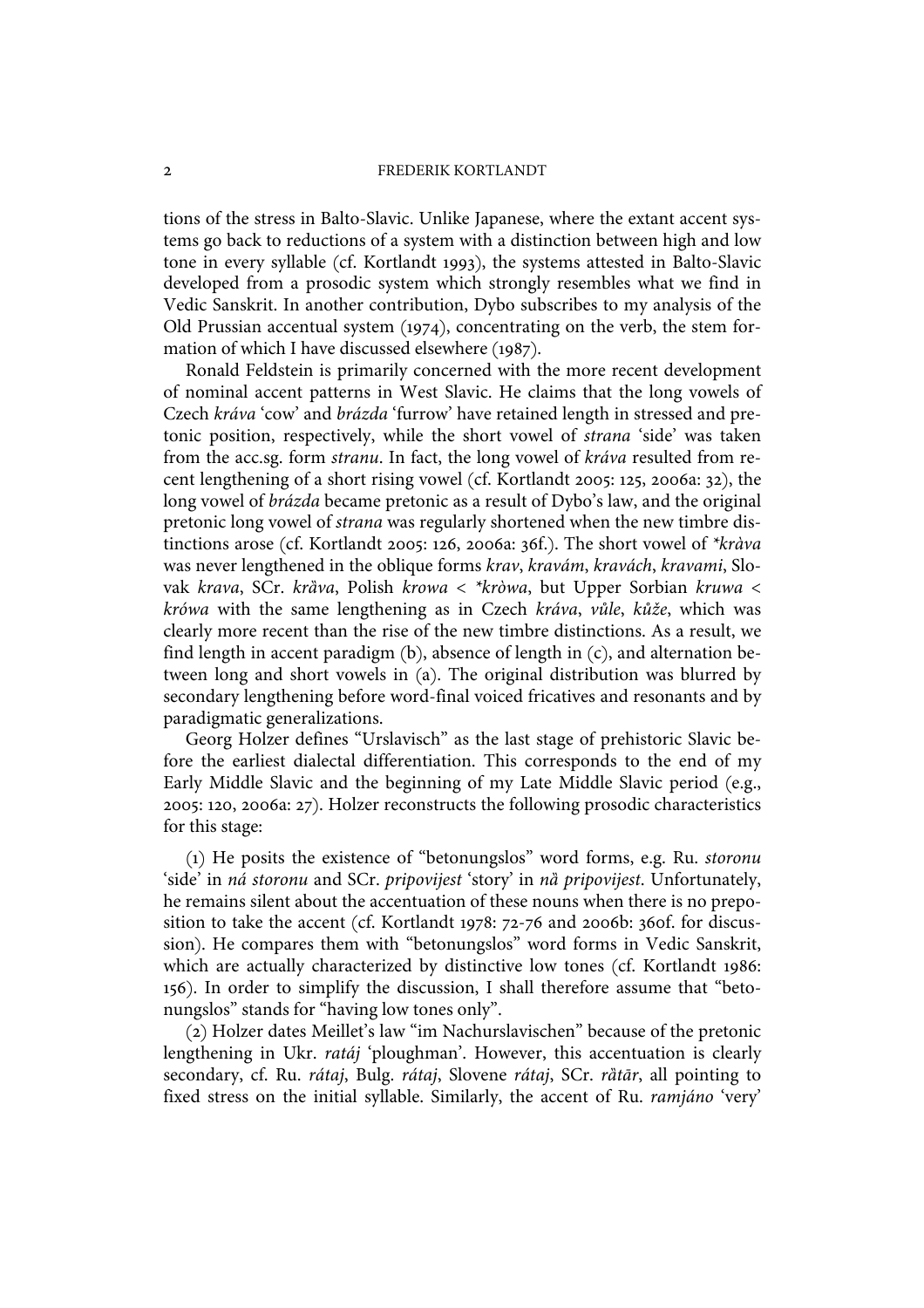must be secondary in view of Slovene *rámeno* while the accent of the secondary derivative *laníta* 'cheek' does not prove anything. Czech *laň* 'hind' evidently represents accent pattern (a), as is clear from Slovene *lȃnjəc*.

(3) Holzer maintains that all original long vowels were still long, which is correct in the sense that the rise of the new timbre distinctions belongs to the Late Middle Slavic period. However, the monophthongization of diphthongs belongs to the Early Middle Slavic period and is not "nachurslavisch", contrary to his statement (cf. Kortlandt 2006a: 33f.).

(4) Holzer correctly dates Dybo's law "im Nachurslavischen". His unification of "AP a und b" into "ein einziges AP a" cannot be recommended because it can easily lead to confusion.

(5) "Das Urslavische hatte noch keinen Neoakut". This statement is correct in the sense that the retractions of the stress from which new rising vowels originated can be dated after the rise of the new timbre distinctions. However, the origin of non-acute rising vowels must be dated to the end of the Early Middle Slavic period.

(6) Hirt's law must be dated to the Balto-Slavic period (cf. Kortlandt 2005: 116f.). Following Illič-Svityč's original formulation (1963: 81f.), Holzer assumes that the accent was not retracted from an acute syllable. This limitation, which is not supported by independent evidence, is at variance with the regular character of the retraction in the *aH*-stems, e.g. SCr. *griva* 'mane', and must therefore be rejected. Accentual mobility was preserved in the Slavic *i-* and *u-*stems, e.g. SCr. *klȉjet* 'shed', *sȋn* 'son', where polysyllabic case forms predominated in the paradigm.

(7) Holzer assumes that a word-initial high tone was lost in two-syllable words ending in *\*-as* < *\*-os*, yielding a separate accent pattern (d), e.g. in SCr. *zȗb* 'tooth', *nȅbo* 'heaven', Greek γόμφος, νέφος. This is a highly peculiar rule which cannot be correct (cf. Kortlandt 2006a: 33).

(8) Antevocalic laryngeals were lost in Early Slavic, as is clear from Ru. *soxá* 'plough', Lith. *šakà* 'branch'. Syllabic *\*Hi* and *\*Hu* yielded acute vowels after Hirt's law in Balto-Slavic already, e.g. SCr. *piti* 'to drink', *píla* '(she) drank' (with loss of the pretonic acute as a result of Meillet's law) of the root *\*poHi-* < PIE *\*peʕʷi-*.

(9) On the basis of these assumptions, Holzer reconstructs three accent paradigms, viz. **a**, which comprises (a) and (b), **c**, which is identical with (c), and **d**, which is identical with (b) except in the nom.sg. form of the *o-* and *s-*stems and is generally reflected as (c) in the historical languages. In this conception, the entire paradigm of *\*zambas* became mobile under the influence of the sole nom.sg. form in *\*-as* before this ending was replaced by *\*-u* in all Slavic languages.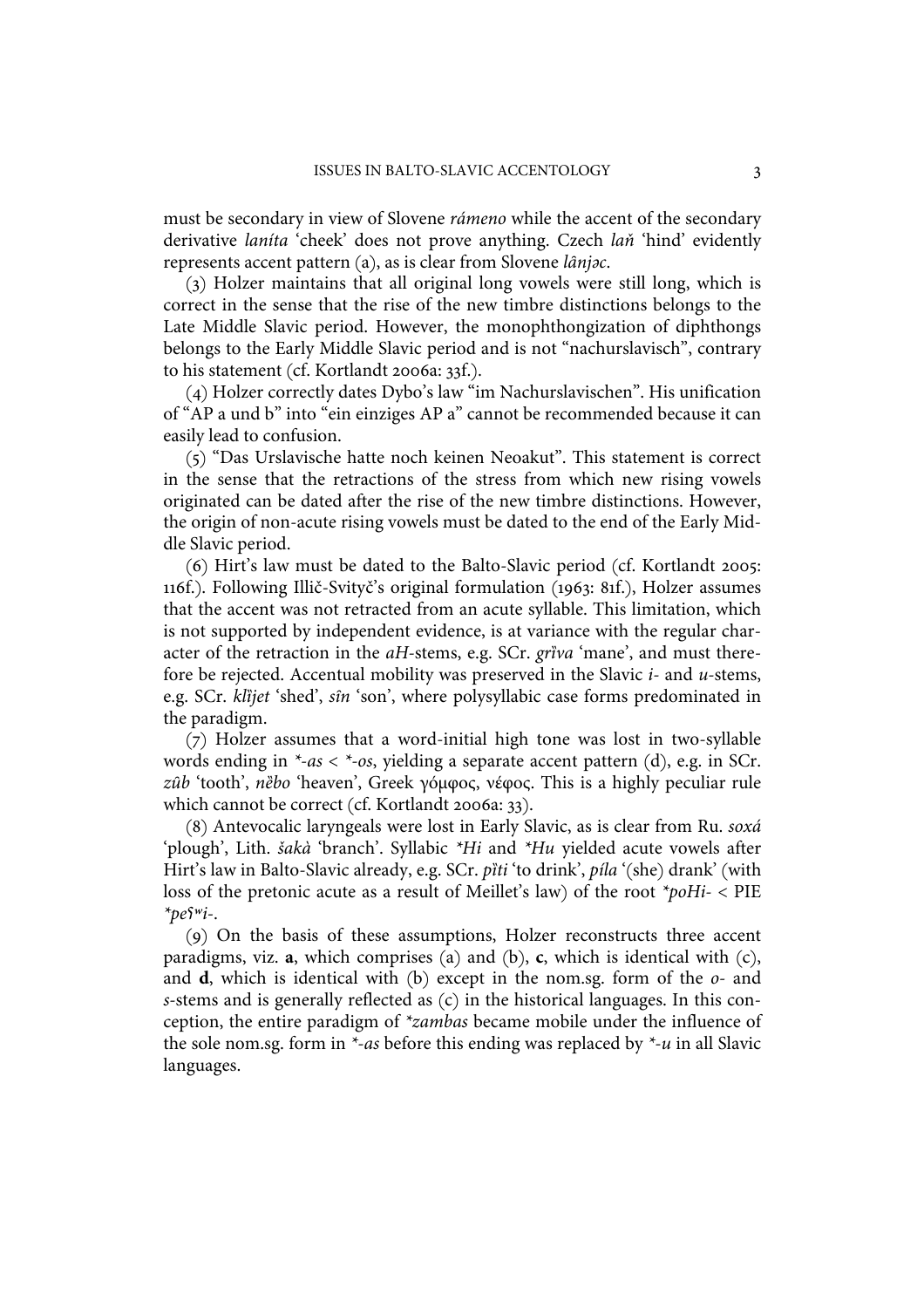I shall not discuss the separate nominal paradigms, which can now be compared with my reconstructions (2008). Verbal paradigms are not homogeneous. While Holzer adduces SCr. *viti* 'to twist', which has an acute infinitive (a) but a mobile present and *l*-participle (c), he does not discuss *gristi* 'to bite' or *sj* $\partial \hat{c}$ *i* 'to cut', which have an acute infinitive and *l-*participle (a) but a mobile present (c), or such verbs as *pèći* 'to bake', which have an end-stressed infinitive and *l-*participle (b) but a mobile present (c), and *lèći* 'to lie down', which has an acute present (a) but an end-stressed infinitive and *l-*participle (b).

Adam Hyllested reconstructs an Indo-Uralic numeral 'one' with a medial *\*k*, e.g. in Finnish *yksi*, which is reflected as a laryngeal *\*H* in the acute of Lith. *víenas*. In his contribution to the present conference, Tijmen Pronk has shown that the acute must rather be explained from laryngeal metathesis in Balto-Slavic *\*Hino-* (cf. also Derksen 2003).

Mate Kapović presents a most useful overview of the accentuation of *i-*verbs in Croatian dialects. While the accent paradigms (b) and (c) are often faithfully reflected in many dialects, there are a number of secondary developments which blur the picture. On the one hand, Stang's law did not operate before a clitic because it was limited to final syllables not counting final jers (cf. Kortlandt 2006a: 36). This resulted in such alternations as Ru. *(Petr) kúrit* vs. *(vulkan) kurítsja* 'smokes' and *sádit* vs. *(solnce) sadítsja* 'sets', which led to a redistribution opposing transitive (b) to intransitive (c) verbs. On the other hand, the accent was retracted onto restored long root vowels in paradigm (c), which could then join paradigm (b). Both developments were already established by Carl Ebeling (1967: 593). Moreover, the distinction between simplex verbs with mobile stress (c) and compounds where Dybo's law shifted the stress from the prefix to the root so as to yield e.g. Kukljica *ugȁsin* (a) and *prebȗdin* (b) was mostly lost.

Apart from these secondary developments, the heterogeneous origin of the *i-*flexion must be taken into account. In my view, this class represents not only denominatives, which as a rule preserve the accent pattern of the underlying noun, as well as causatives and iteratives, which belong to accent pattern (b), but also athematic factitives and perfects, which belong to accent pattern (c) and may be compared with Latin *capiō* 'take' and *sedeō* 'sit' (cf. Kortlandt 1979: 59-62, 1987: 106-109, 1992, 2007a: 134-137, 2007b: 230). Kapović's data suggest that the original accentuation of the athematic *i-*flexion is best preserved in the čakavian and neo-štokavian dialects of southern Dalmatia and was lost in the northern dialects of Croatia.

Keith Langston reconsiders tone reversal in kajkavian dialects where original circumflex and neo-circumflex are rising while the neo-acute is falling, e.g. Vrbovec *mȩ̃so*, *tẹ̃sto*, *mĩslim*, *sȗša*, *pȋšem*, *sȩ̑la*. He establishes the following relative chronology: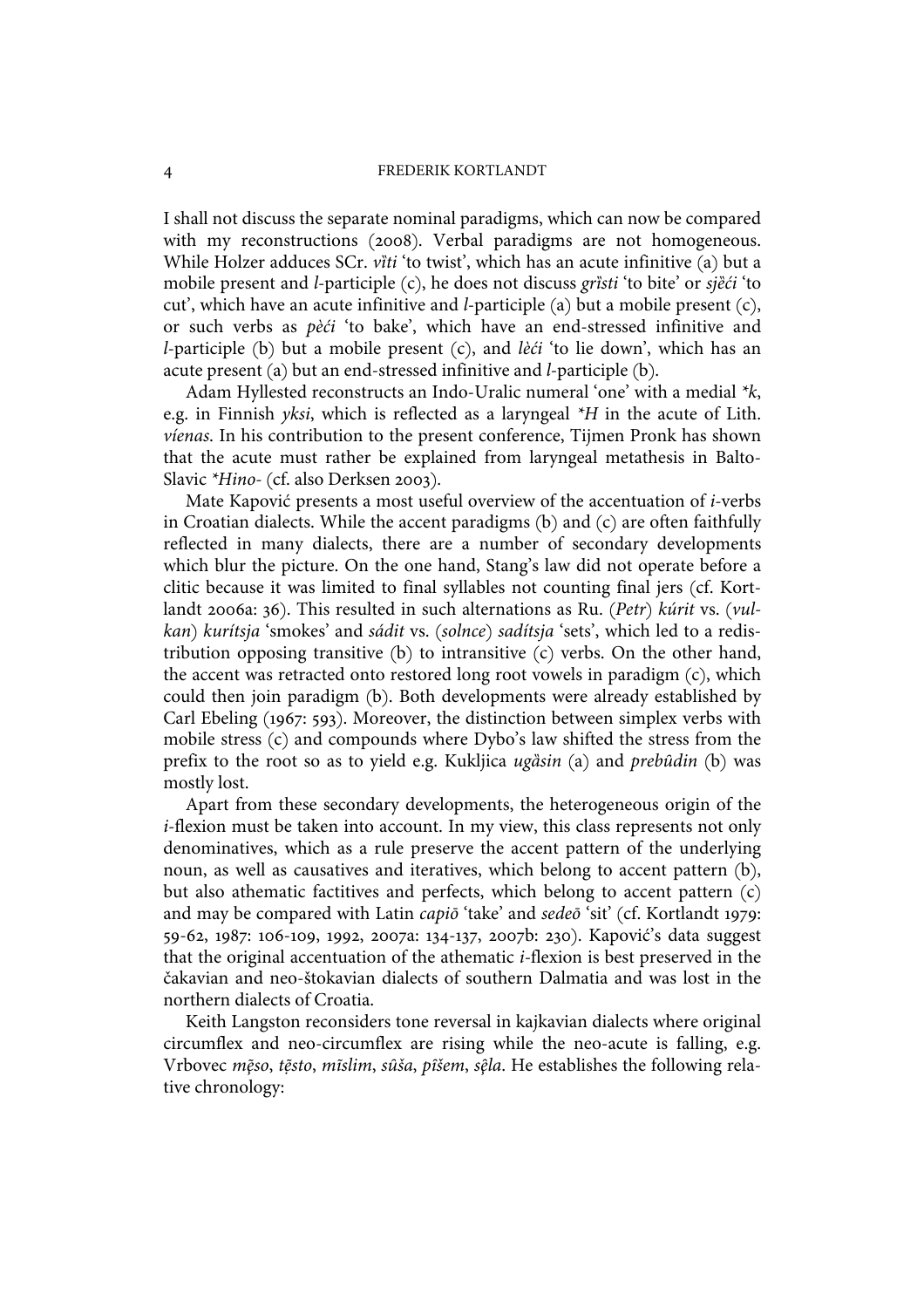- (1) Circumflex stems advance the accent, e.g. *mȇso* > *\*mēsȍ*.
- (2) Rising (neo-acute) accent becomes falling, e.g. *kljũč* > *kljȗč*, *sũša* > *sȗša*, *pĩšem* > *pȋšem*.
- (3) Stress is retracted from final short syllables, e.g.  $*m\bar{e}s\bar{\sigma} > m\bar{e}s\sigma$ ,  $*d\bar{u}\bar{s}\bar{\sigma} >$ *dũša*.

It appears that short vowels behave in a similar way as long vowels in most of these dialects (but cf. Vermeer 1979: 366-377, Greenberg 2000: 105-112, Pronk 2007):

- $(1)$  *p* $\delta$ *lje* > \**polj* $\delta$ , *j* $\delta$ *goda* > \**jagod* $\delta$ .
- (2) *mlãtim* > *mlȃtim*, *mlãtimo* > *mlȃtimo*.
- (3) \**poljȅ* > *pòlje*, \**jagodȁ* > *jagòda*.
- (4) *lopȁta* > *lòpata*, *pītȁti* > *pĩtati*, *mlātȉti* > *mlãtiti*.
- (5) *pòlje* > *pȍlje*, *jagòda* > *jagȍda*, *lòpata* > *lȍpata*.
- (6) *mlãtimo* > *mlātȉmo* in some dialects.

This account could be simplified by the assumption that the accent was retracted from an analogical neo-circumflex in *\*lopâta* > *lòpata* at stage (4) of the chronology, which would eliminate the need to assume distinctive tone on short vowels at that stage. While Langston has clearly shown that the kajkavian development is different from other instances of tone reversal, the mechanism of accent shifts is strongly reminiscent of the way tonogenesis came about earlier and elsewhere in Baltic and Slavic (cf. Kortlandt 2006a: 36f., 2006b: 362f.).

Orsat Ligorio discusses the accent system of present-day Dubrovnik. In contrast to the literary language, this dialect has preserved original short vowels posttonically in *sjȅver* 'north', *djȅver* 'brother-in-law', *jȁvor* 'maple', *nȁ bor* beside *bôr* 'pine', pretonically in *sùhī* beside *sûh* 'dry', and under the stress in *sȅdmī* '7th', *ȍsmī* '8th'.

Roman Sukač criticizes Kapović's recent articles about Proto-Slavic quantity. He observes a lack of chronological insight, failure to give proper credit to earlier investigators (Vondrák, Trávníček, Lamprecht), failure to see changes in a broader perspective, heavy reliance on his mother tongue and disregard of local developments elsewhere, and use of inappropriate examples (cf. also Kortlandt 2005). Perhaps most striking is the way Kapović suppresses the names of the greatest South Slavic dialectologists of the 20th century, Aleksandar Belić (e.g., 1909) and Pavle Ivić (e.g., 1958).

The acute is not simply reflected as length in Czech because we find both long and short reflexes in the standard language and in the dialects, length being more frequent in the south-west and short reflexes predominating in the Moravian dialects. The original shortening of the acute can be identified with the rise of the new timbre distinctions. Short rising vowels were lengthened at a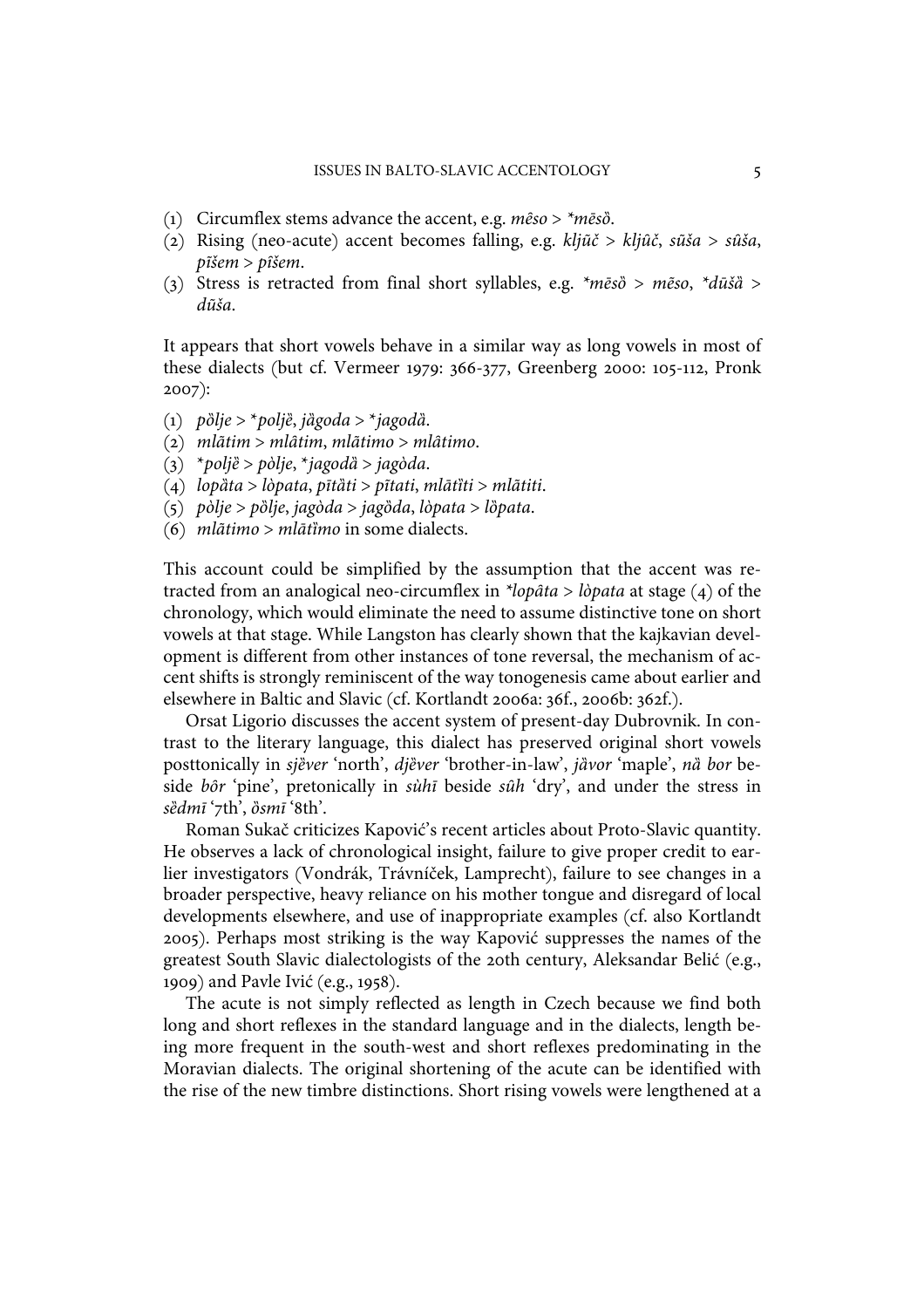more recent stage in Czech, e.g. *kráva*, *bláto*, dial. *krava*, *blato*, also *vůle*, *kůže*, and Upper Sorbian, e.g. *kruwa* < *krówa*, *błóto*. This lengthening was regular in open first syllables of disyllabic word forms and blocked by a long vowel in the following syllable, e.g. *kámen* 'stone', gen.sg. *kamene*, *lžíce* 'spoon', gen.pl. *lžic*, dat.pl. *lžicím*, *psáti* 'to write', *spáti* 'to sleep', preterit *psal*, *spal* (cf. Kortlandt 2005: 125).

The neo-acute is a heterogeneous category. The oldest long rising vowels arose at the end of my Early Middle Slavic period (6.10, cf. Kortlandt 2005: 119f., 2006a: 27), e.g. Slovak *tráva* 'grass', *národ* 'people', *útroba* 'intestines', also *pýtať sa* 'to inquire', *miešať* 'to blend', *stúpať* 'to mount'. These vowels remained long when they lost the stress to the following syllable in accordance with Dybo's law (8.7). More recent long rising vowels arose from the retraction of the stress from final jers (8.2), e.g. gen.pl. *nôh* 'feet', *rúk* 'hands', also *niesol* 'carried' < *\*neslъ̀*, 2nd sg. *nesieš* < *\*nesešь̀*, from the retraction of the stress from long falling vowels in final syllables (Stang's law, 9.3), e.g. *vôľa* 'will', 2nd sg. *môžeš* 'can', *pôjdeš* 'will go', also *pýtaš*, *miešaš*, *stúpaš* (cf. Kortlandt 2006a: 35), from the retraction of the stress from non-final jers (10.3), e.g. *rúčka* 'penholder', *dcérka* 'little daughter', and from the lengthening of short rising vowels in Czech *kráva* and Upper Sorbian *kruwa* (10.6). Other long vowels developed from compensatory lengthening after the loss of final jers, e.g. Czech *bůh* 'god', *dům* 'house', *kůň* 'horse', *nůž* 'knife'.

Original (pre-Dybo) pretonic long vowels were shortened when the new timbre distinctions arose (7.13), e.g. SCr. *jèzik*, *màlina*, *ràkita*, *dalèko*, *svjèdok*, dùžnīk, glàdnī, gràdskī, rùkama, rùčnī, rùčnīk, hlàdnī, tèškī, mùškī, gùstī, svètī, *krìvī*, *mlàdī*, *dràgī*, *glùhī*, *mèkī*, *sùhī*, čak. (Hvar, Vrgada, Susak) *muškȋ*, Slovene *mehkȋ*, Czech *chladný*, *těžký*, *suchý*, *ruka*, *ruční*, *ručník*, *humno*, *sukno*, Polish *sędzia* (cf. Kortlandt 2005: 126f., 2006a: 36f.). Long vowels which became pretonic as a result of Dybo's law (8.7) remained long, e.g. SCr. *národ*, *rázlika*, zábava, tráva, trâvnī, trâvnīk, bêlī, pûtnīk, Czech bílý, poutník, tráva, trávní, *trávník*, *zábava*, *útroba*, Polish *wątroba*. The long vowels of Czech *plátno* 'linen', *vlákno* 'fibre', Slovak *súkno* 'cloth' were taken from the plural (cf. Kortlandt 2005: 127). Posttonic long vowels were usually preserved in Proto-Slavic (cf. Kortlandt 2005: 128f.).

I conclude that the Leiden conference was a great success. Since both Georg Holzer and Roman Sukač have offered to host future conferences on Balto-Slavic accentology, we can be sure that this important forum of discussion will be continued in the years to come.

### *Leiden University*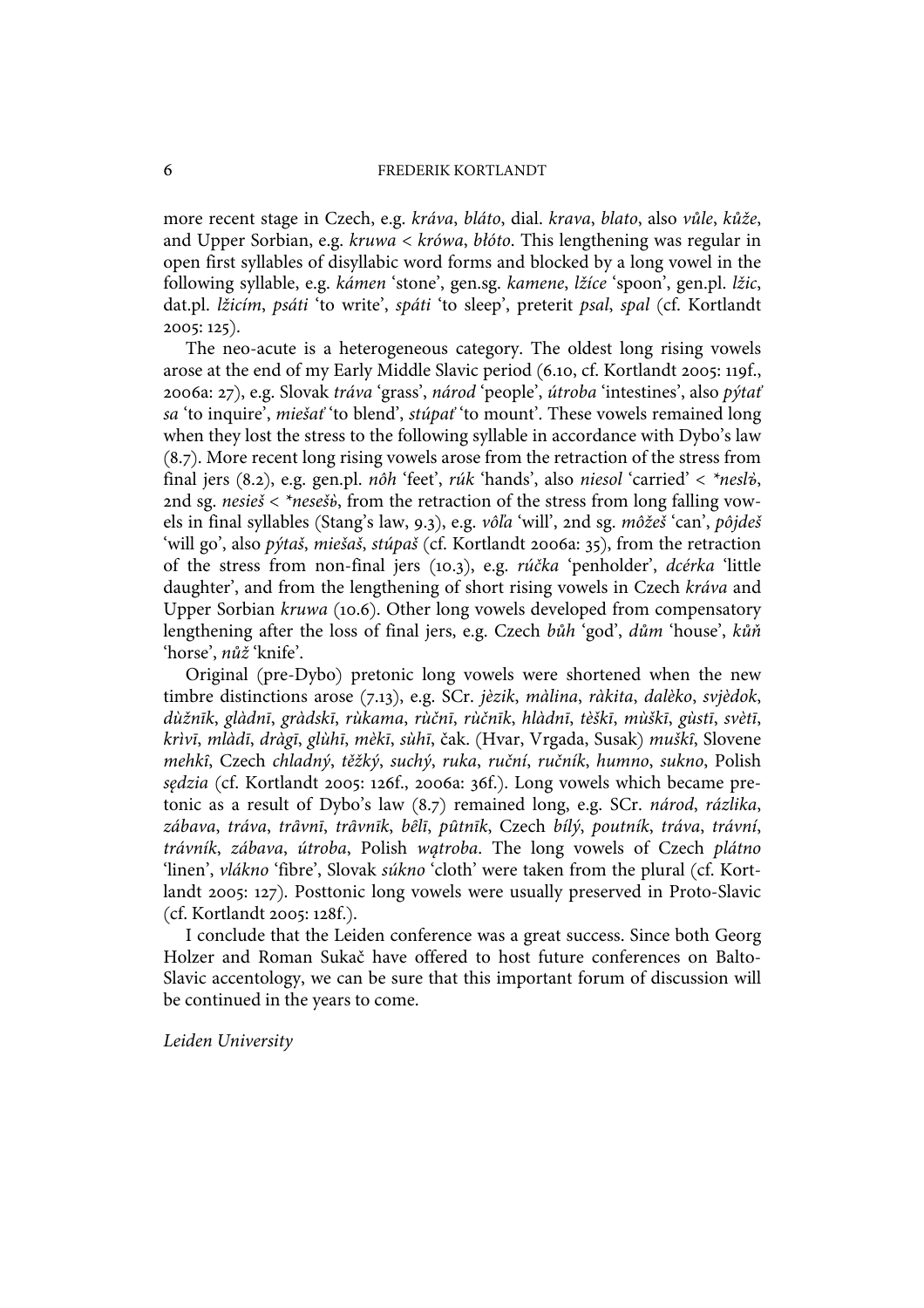## **REFERENCES**

| Belić, Aleksandar          |                                                                                                                                                                                                                                                                                                            |
|----------------------------|------------------------------------------------------------------------------------------------------------------------------------------------------------------------------------------------------------------------------------------------------------------------------------------------------------|
| 1909                       | "Zamětki po čakavskim govoram". Izvěstija Otdělenija russkago jazyka i<br>slovesnosti 14/2, 181-266.                                                                                                                                                                                                       |
| Derksen, Rick              |                                                                                                                                                                                                                                                                                                            |
| 2003                       | "Slavic *jv-". In: Jos Schaeken, Peter Houtzagers, Janneke Kalsbeek (eds.),<br>Dutch contributions to the Thirteenth International Congress of Slavists, Ljubl-<br>jana: Linguistics (Studies in Slavic and General Linguistics 30), 97-105. Am-<br>sterdam-New York: Rodopi.                              |
| Ebeling, Carl L.           |                                                                                                                                                                                                                                                                                                            |
| 1967                       | "Historical laws of Slavic accentuation". In: To honor Roman Jakobson 1,<br>577-593. The Hague: Mouton.                                                                                                                                                                                                    |
| Greenberg, Marc L.         |                                                                                                                                                                                                                                                                                                            |
| 2000                       | A historical phonology of the Slovene language. Heidelberg: Universitätsverlag.                                                                                                                                                                                                                            |
| Illič-Svityč, Vladislav M. |                                                                                                                                                                                                                                                                                                            |
| 1963<br>Ivić, Pavle        | Imennaja akcentuacija v baltijskom i slavjanskom. Moskva: AN SSSR.                                                                                                                                                                                                                                         |
| 1958                       | Die serbokroatischen Dialekte. The Hague: Mouton.                                                                                                                                                                                                                                                          |
| Kortlandt, Frederik        |                                                                                                                                                                                                                                                                                                            |
| 1974                       | "Old Prussian accentuation". Zeitschrift für vergleichende Sprachforschung 88,<br>299-306.                                                                                                                                                                                                                 |
| 1978                       | "A history of Slavic accentuation". Lingua 44, 67-91.                                                                                                                                                                                                                                                      |
| 1979                       | "Toward a reconstruction of the Balto-Slavic verbal system". Lingua 49, 51-70.                                                                                                                                                                                                                             |
| 1985                       | "Slavic imamb". International Journal of Slavic Linguistics and Poetics 31-32,<br>235-239.                                                                                                                                                                                                                 |
| 1986                       | "Proto-Indo-European tones?". Journal of Indo-European Studies 14, 153-160.                                                                                                                                                                                                                                |
| 1987                       | "The formation of the Old Prussian present tense". Baltistica 23/2, 104-111.                                                                                                                                                                                                                               |
| 1992                       | "Le statif indo-européen en slave". Revue des Études Slaves 64, 373-376.                                                                                                                                                                                                                                   |
| 1993                       | "The origin of the Japanese and Korean accent systems". Acta Linguistica<br>Hafniensia 26, 57-65.                                                                                                                                                                                                          |
| 2005                       | "From Serbo-Croatian to Indo-European". Wiener slavistisches Jahrbuch 51,<br>113-130.                                                                                                                                                                                                                      |
| 2006a                      | "On the relative chronology of Slavic accentual developments". Wiener sla-<br>vistisches Jahrbuch 52, 25-41.                                                                                                                                                                                               |
| 2006 <sub>b</sub>          | "Balto-Slavic accentual mobility". Baltistica 41/3, 359-369.                                                                                                                                                                                                                                               |
| 2007a                      | Italo-Celtic origins and prehistoric development of the Irish language (Leiden<br>Studies in Indo-European 14). Amsterdam-New York: Rodopi.                                                                                                                                                                |
| 2007b                      | "Miscellaneous remarks on Balto-Slavic accentuation". In: Mate Kapović and<br>Ranko Matasović (eds.), Tones and theories: Proceedings of the International                                                                                                                                                 |
|                            | Workshop on Balto-Slavic Accentology, 229-235. Zagreb: Institut za hrvatski<br>jezik i jezikoslovlje.                                                                                                                                                                                                      |
| 2008                       | "Slavic historical morphology: Nominal paradigms". In: Peter Houtzagers,<br>Janneke Kalsbeek, Jos Schaeken (eds.), Dutch contributions to the Fourteenth<br>International Congress of Slavists, Ohrid: Linguistics (Studies in Slavic and<br>General Linguistics 00), 000-000. Amsterdam-New York: Rodopi. |
| Pronk, Tijmen              |                                                                                                                                                                                                                                                                                                            |
| 2007                       | "The retraction of the neocircumflex in the Carinthian dialects of Slovene (on<br>Ivšić's retraction)". In: Mate Kapović and Ranko Matasović (eds.), Tones and                                                                                                                                             |